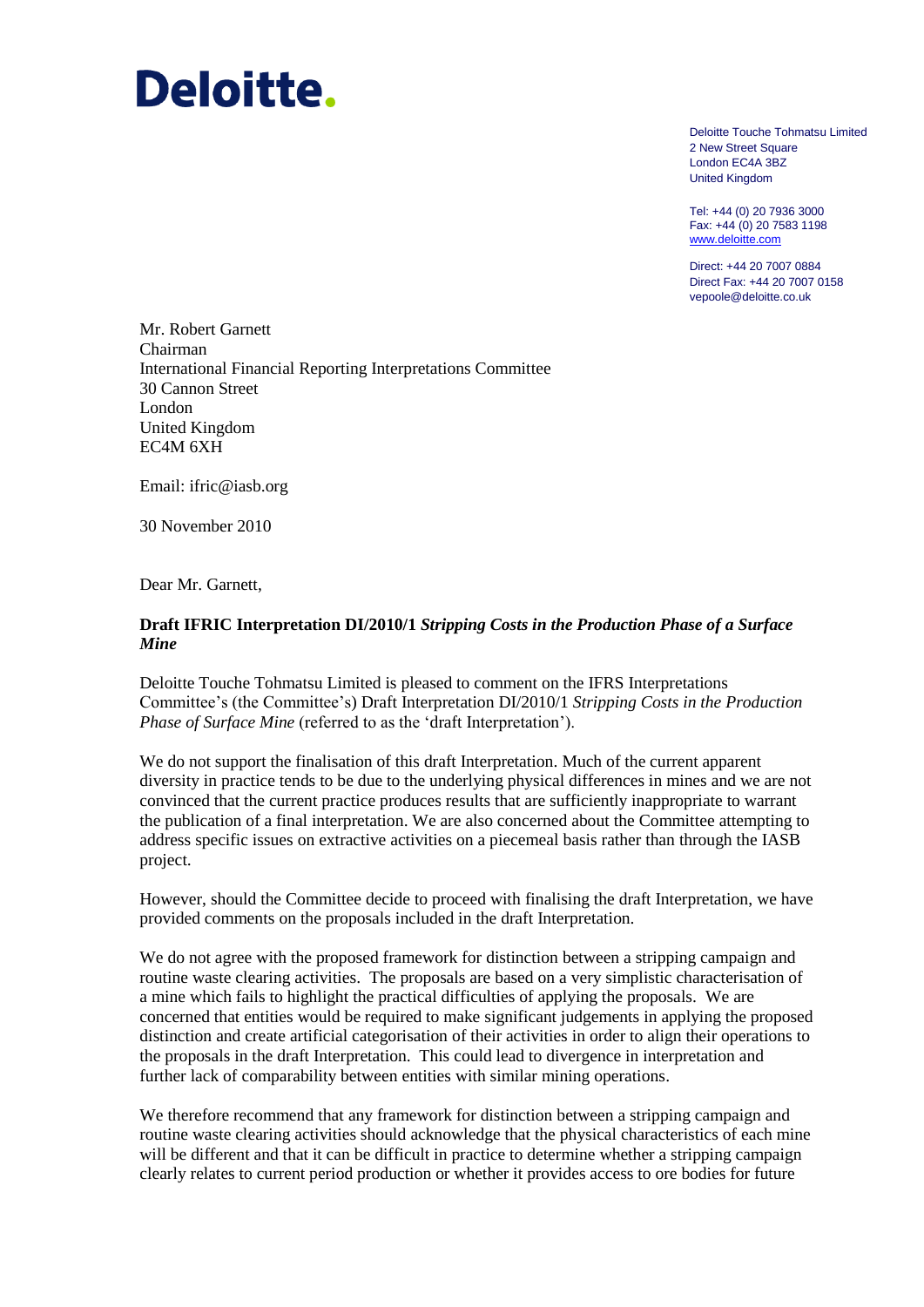processing. The draft Interpretation should require entities to adopt a rational and systematic methodology which reflects as far as possible the specific characteristics of the particular mine to determine the extent to which costs incurred provide access to future economic benefits.

We do not agree that the accumulated costs recognised as a stripping campaign should only be allocated to, and depreciated over, the specific section of the ore body that becomes directly available as a result of the stripping campaign. The current proposals do not take into account that all stripping activities undertaken in connection with a mine relate to overall pit design and removal of the planned economically recoverable reserves. We believe these costs should be allocated to those ore bodies for which access has been improved, representing increased probable future economic benefits the entity will derive from the stripping activities and the related costs incurred on a systematic and rational basis.

With regards to the proposed transition requirements, we question the recognition in profit or loss of the stripping campaign component that does not qualify for recognition as a component of an existing asset as at the date of transition. We believe that any stripping campaign component that does not qualify for recognition on the date of transition should be recognised as an adjustment to the opening balance of retained earnings for the earliest prior period presented.

Our detailed responses to the invitation to comment questions are included in the Appendix to this letter.

If you have any questions concerning our comments, please contact Veronica Poole in London at +44 (0) 207 007 0884.

Sincerely,

Arle

**Veronica Poole** Global Managing Director IFRS Technical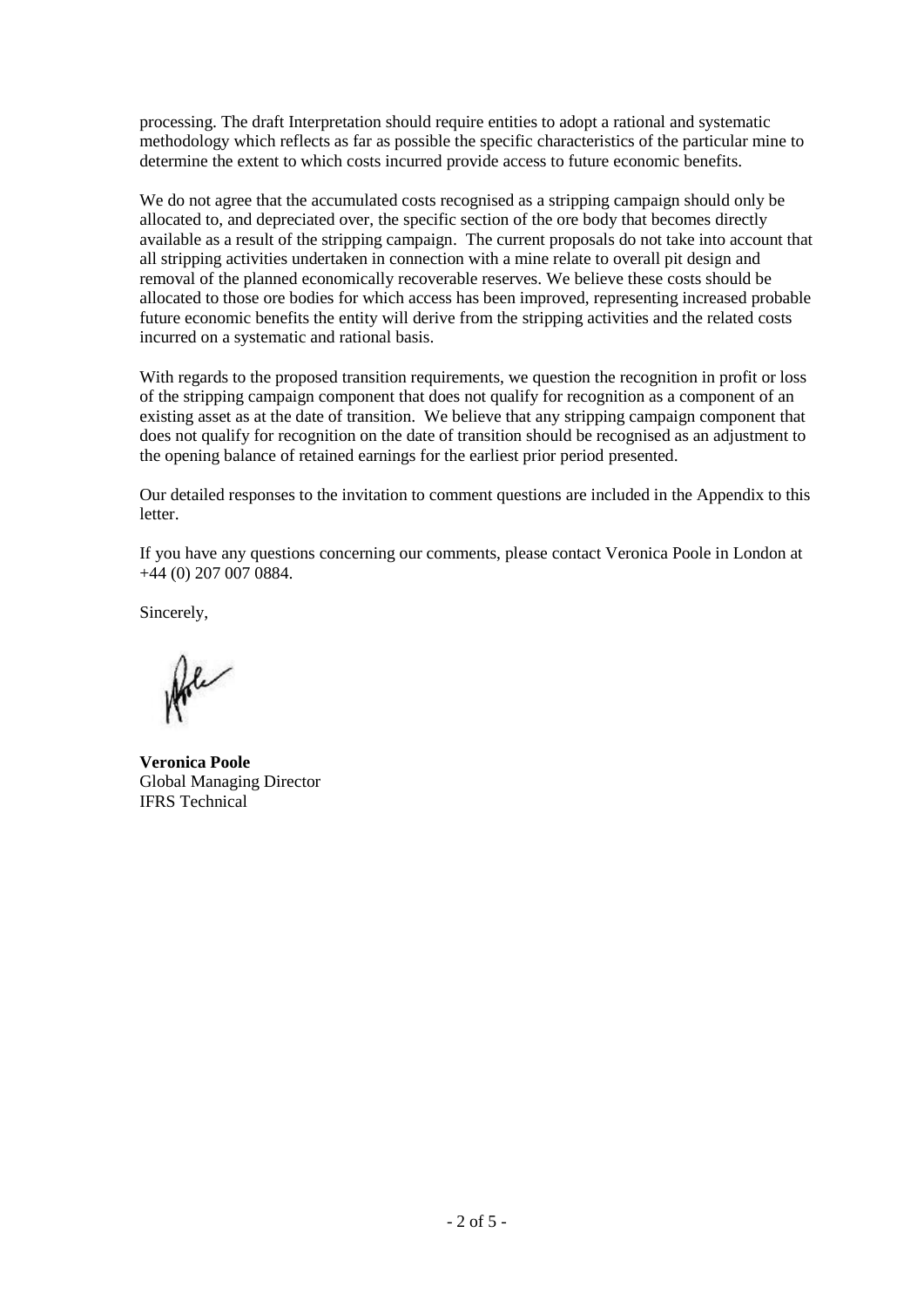## **Appendix: Invitation to Comment**

#### *Question 1*

*The proposed Interpretation defines a stripping campaign as a systematic process undertaken to gain access to a specific section of the ore body, which is a more aggressive process than routine waste clearing activities. The stripping campaign is planned in advance and forms part of the mine plan. It will have a defined start date and it will end when the entity has completed the waste removal activity necessary to access the ore to which the campaign is associated.*

#### *Do you agree that the proposed definition satisfactorily distinguishes between a stripping campaign and routine waste clearing activities? If not, why?*

As explained in our cover letter, we do not support the finalisation of the draft Interpretation. However, should the Committee decide to proceed with its finalisation, we do not agree that the proposed Interpretation sufficiently distinguishes between a stripping campaign and other routine waste clearing activities.

The proposed definition assumes that a stripping campaign and routine waste clearing activities are discrete activities, whereas in practice it may be difficult to distinguish between these activities. The proposed distinction for a stripping campaign being "*...a more aggressive process than routine waste clearing activities...*" is an artificial distinction that does not exist in practice and may be open to interpretation. The proposed definition also does not consider the changes to the pit design that can occur over time as a result of new information. Further, the term "stripping campaign" is not commonly used in practice and some types of surface mining operations, such as coal mining which uses drag lines instead of open pits, may find it difficult to align their activities to the proposed terminology and definition.

Stripping campaigns are designed not only to access the ore body for current processing but also to provide the platform for access to known and identified sections of the ore body for future processing. Removal of one area of overburden generally gives access to a wider ore body than the entity previously had access to and therefore probable future economic benefits. In practice a mine may have a number of irregularly shaped ore bodies which might overlap each other in some way.

We are concerned that if entities are required to apply the proposed definition it may create artificial categorisation of their activities to align their operations to the simplistic proposals in the draft Interpretation. This could lead to divergence in interpretation and further lack of comparability between entities with similar mining operations.

We therefore recommend that any framework for distinction between stripping campaigns and routine waste clearing activities should acknowledge that the physical characteristics of each mine will be different and that it can be difficult in practice to determine whether a stripping campaign clearly relates to current period production or whether it provides access to ore bodies for future processing. The draft Interpretation should require entities to adopt a rational and systematic methodology which reflects as far as possible the specific characteristics of the particular mine to determine the extent to which the costs incurred provide access to identified sections of ore body for future processing.

# *Question 2*

*The proposed Interpretation specifies that the accumulated costs recognised as a stripping campaign component shall be depreciated or amortised in a rational and systematic manner, over the specific section of the ore body that becomes directly accessible as a result of the*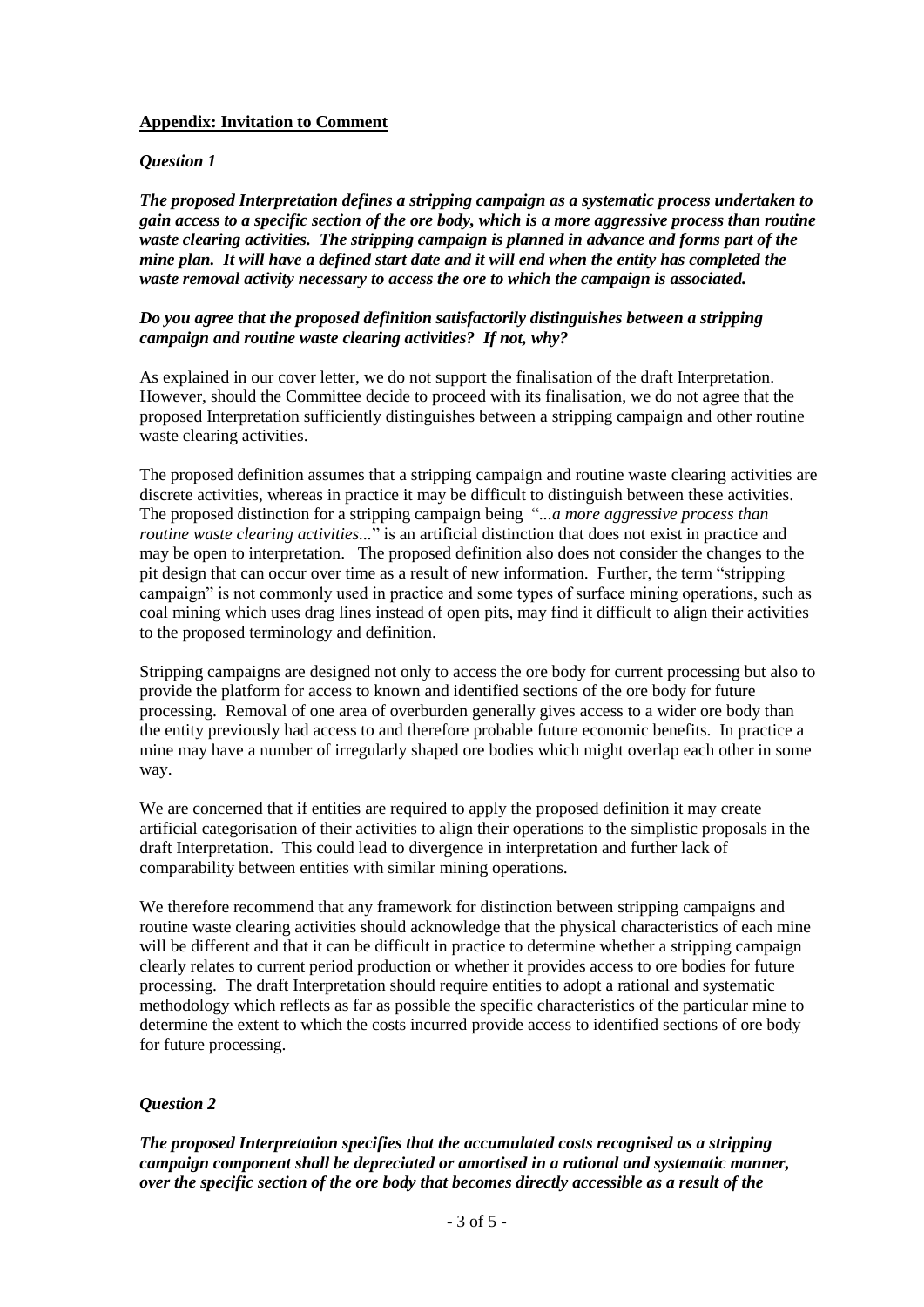*stripping campaign. The units of production method is applied unless another method is more appropriate.*

*(a) Do you agree with the proposal to require the stripping campaign component to be depreciated or amortised over the specific section of the ore body that becomes accessible as a result of the stripping campaign?*

As explained in our cover letter, we do not support the finalisation of the draft Interpretation. However, should the Committee decide to proceed with its finalisation, we do not agree that the accumulated costs recognised as a stripping campaign should only be depreciated over the specific section of the ore body that becomes directly available as a result of the stripping campaign.

As noted above, stripping campaigns are designed not only to access the ore body for current processing but also to provide the platform for access to known and identified sections of the ore body for future processing. Removal of one area of overburden generally gives access to a wider ore body than the entity previously had access to and therefore probable future economic benefits. The allocation of stripping costs only to the directly accessible reserves would not reflect the economic benefits expected to be derived from the overall stripping campaign and may result in losses being recognised on the extraction of shallow ore bodies and profits being recognised on the extraction of deeper ore bodies as the costs of the stripping campaign have already been allocated to the shallower ore bodies. We believe that the costs associated with a stripping campaign should be allocated to those ore bodies representing the probable future economic benefits expected to be derived from the campaign.

The current proposals do not take into account the 'strip ratio' or 'life of mine' concept, which is currently used for the amortisation of mining properties and economic decision making with respect to mine investment decisions. This concept also forms the basis for determining the mining reserves. The strip ratio is regarded as representative of a cost allocation model similar to the depreciation models in IAS 16 *Property, Plant and Equipment*, such as the unit of production method, and where ore bodies are proven it can result in an appropriate allocation of costs. The Basis for Conclusions to the draft Interpretation does not provide any background to the Interpretations Committee"s decision to reject the strip ratio as an acceptable method for the allocation of stripping costs.

Further, the illustrated example is overly simplistic in its representation of mineral reserves and does not provide a realistic illustration of the allocation of stripping campaign costs. We recommend that the illustrative example either be removed from the Interpretation or be amended to reflect a more realistic scenario and illustrate the application of a rational and systematic methodology to determine the extent to which the costs incurred provide access to identified sections of ore body for future processing as recommended above.

## *(b) Do you agree with the proposal to require the units of production method for depreciation or amortisation unless another method is more appropriate? If no, why not?*

As explained in our cover letter, we do not support the finalisation of the draft Interpretation. Should the Committee decide to proceed with finalising the draft Interpretation, we support the depreciation or amortisation of stripping costs using the units of production method.

# *Question 3*

*The proposed Interpretation will require the stripping campaign component to be accounted for as an addition to, or an enhancement of, an existing asset. The stripping campaign component will therefore be required to comply with the disclosure requirements of that existing asset.*